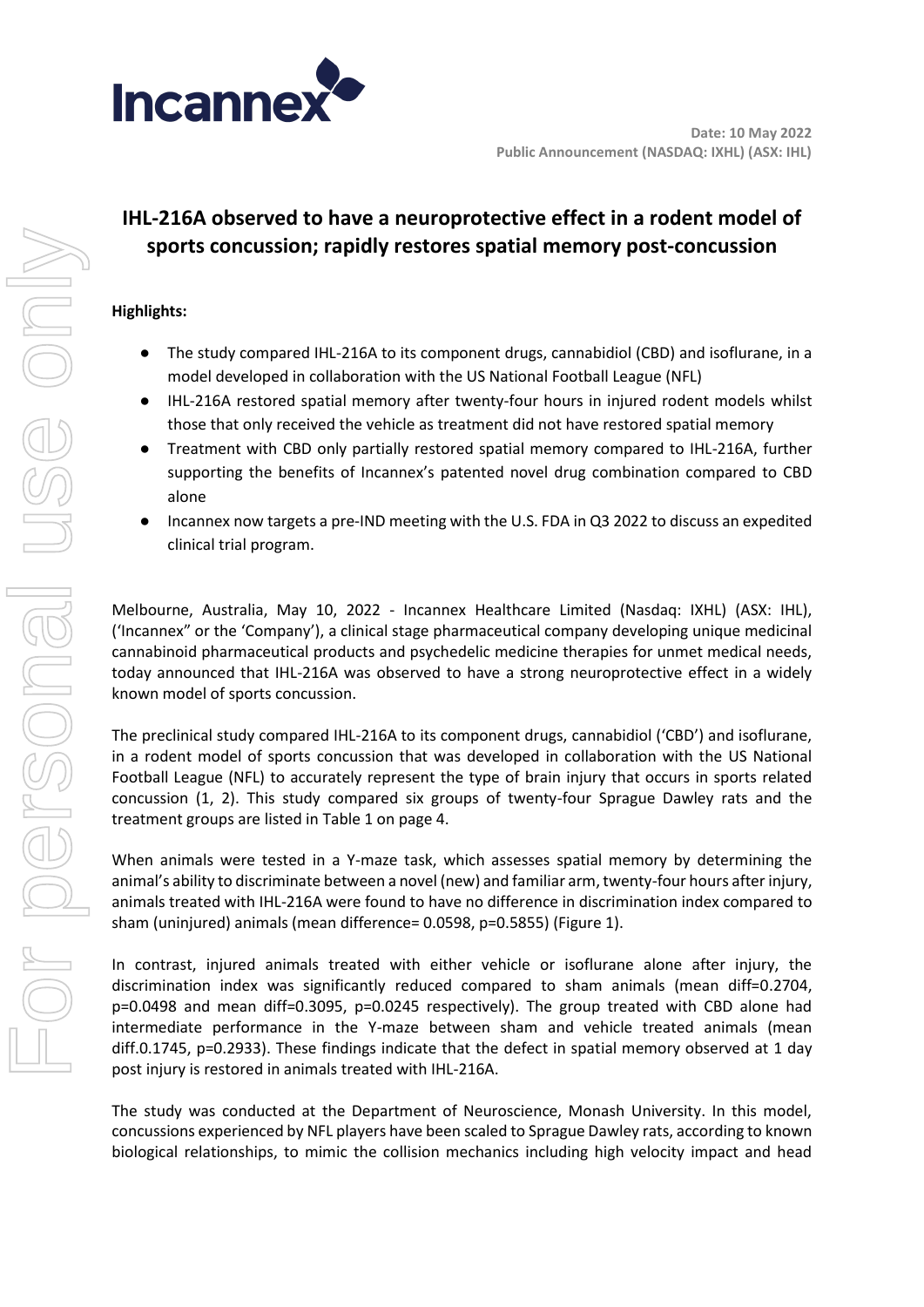

acceleration. The injury is induced using a custom-built device, which provides one of the best-known simulations of sports concussion currently available in a rodent model.



**Figure 1. IHL-216A restores the deficit in Y-maze novel/familiar arm discrimination index assessment 24 h post TBI.** A Y-maze was used to assess spatial memory 24 h after induction of TBI. Sham + Vehicle treated animals displayed a clear preference for the novel arm. This preference was reduced in TBI + vehicle animals, indicating that there is a deficit in novel arm discrimination associated with TBI. 10 Each group consisted of 24 rodents.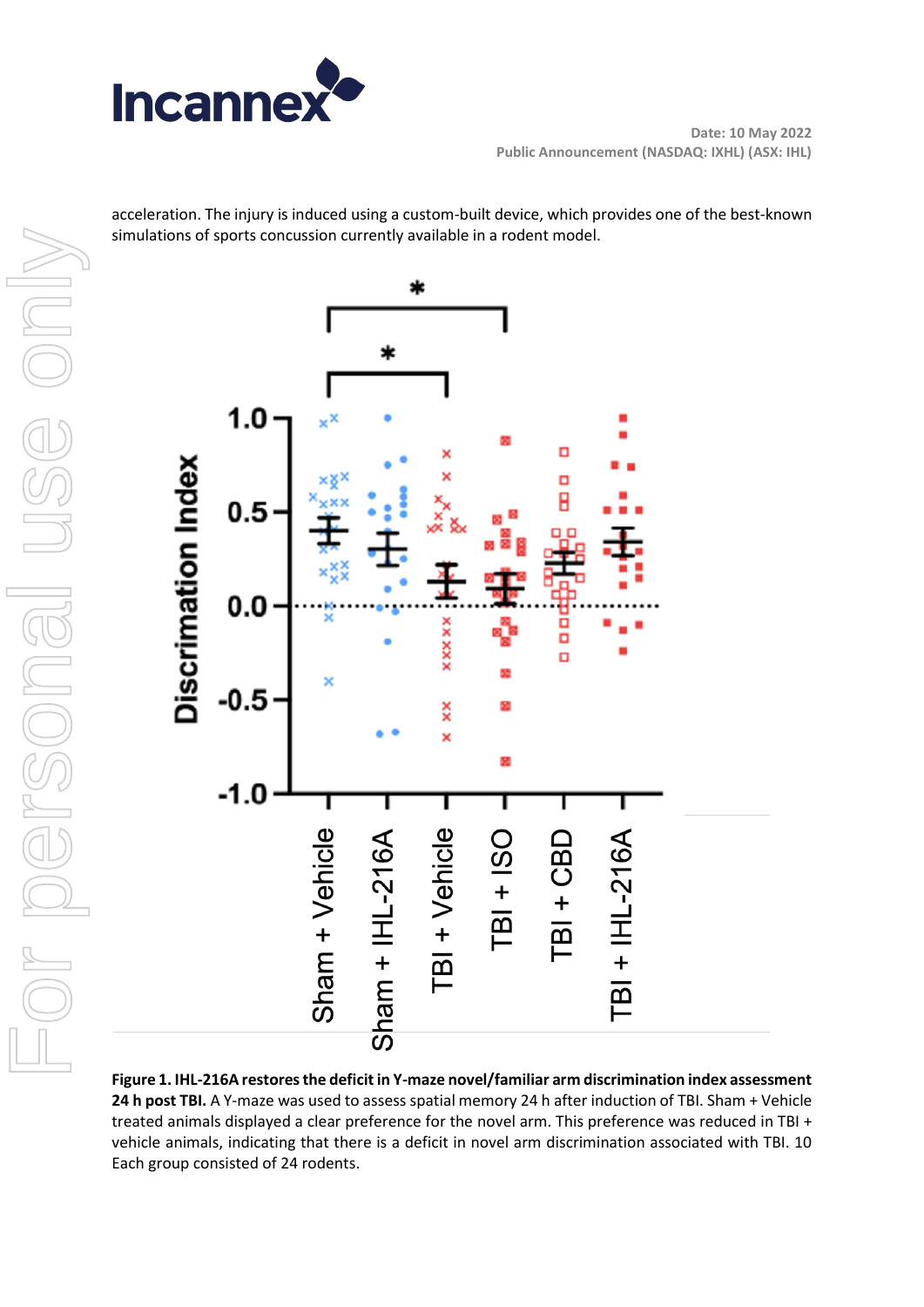

The findings from this study further support the protective effect of IHL-216A in traumatic brain injury and expands upon the initial animal study conducted by Incannex in 2020, the results of which were released on the 15<sup>th</sup> of December 2020 in the announcement titled, "Positive results from IHL-216A TBI/concussion study"

Following current and previous positive preclinical observations, Incannex has commenced preparation of a pre-Investigational New Drug (IND) meeting package for IHL-216A. The study team is targeting a pre-IND meeting with the U.S. Food and Drug Administration ('FDA') in Q3 2022 to discuss the Company's intention to conduct an expedited clinical trial program required for a new drug application and marketing approval.

**Chief Scientific Officer of Incannex Healthcare, Dr. Mark Bleackley, said;** "It is exciting that we have observed a neuroprotective effect for IHL-216A in an animal model that replicates injuries observed in sports concussion. Combining the results from our two animal studies indicates that IHL-216A has the potential to be effective at reducing the effects of traumatic brain injuries across the spectrum of injury severity. The data also gives us the confidence to proceed to clinical development, the first step of which is preparing for a pre-IND meeting with the FDA to get confirmation that our proposed clinical development strategy is acceptable".

# **About IHL-216A**

IHL-216A is a combination drug that combines cannabidiol ('CBD') with any volatile anaesthetic agent, including isoflurane. IHL-216A has been designed to be administered soon after head trauma to reduce secondary brain injuries that lead to neurological deficits. Due to the product's potential therapeutic utility in contact sports, IHL-216A is designed to satisfy World Antidoping Authority (WADA) and Australian Anti-Doping Authority's (ASADA) specifications for use by athletes at risk of TBI and Chronic Traumatic Encephalopathy, otherwise known as CTE.

## **About Traumatic Brain Injury and Concussion**

Sixty-nine million people are estimated to incur a TBI every year (3). There are currently no registered pharmaceutical agents approved for the treatment of TBI. Current treatment strategies for TBI range for rest in minor TBI and concussion to surgical interventions to deal with hematomas in severe TBI (4).

## **This announcement has been approved by the Board.**

**ENDS**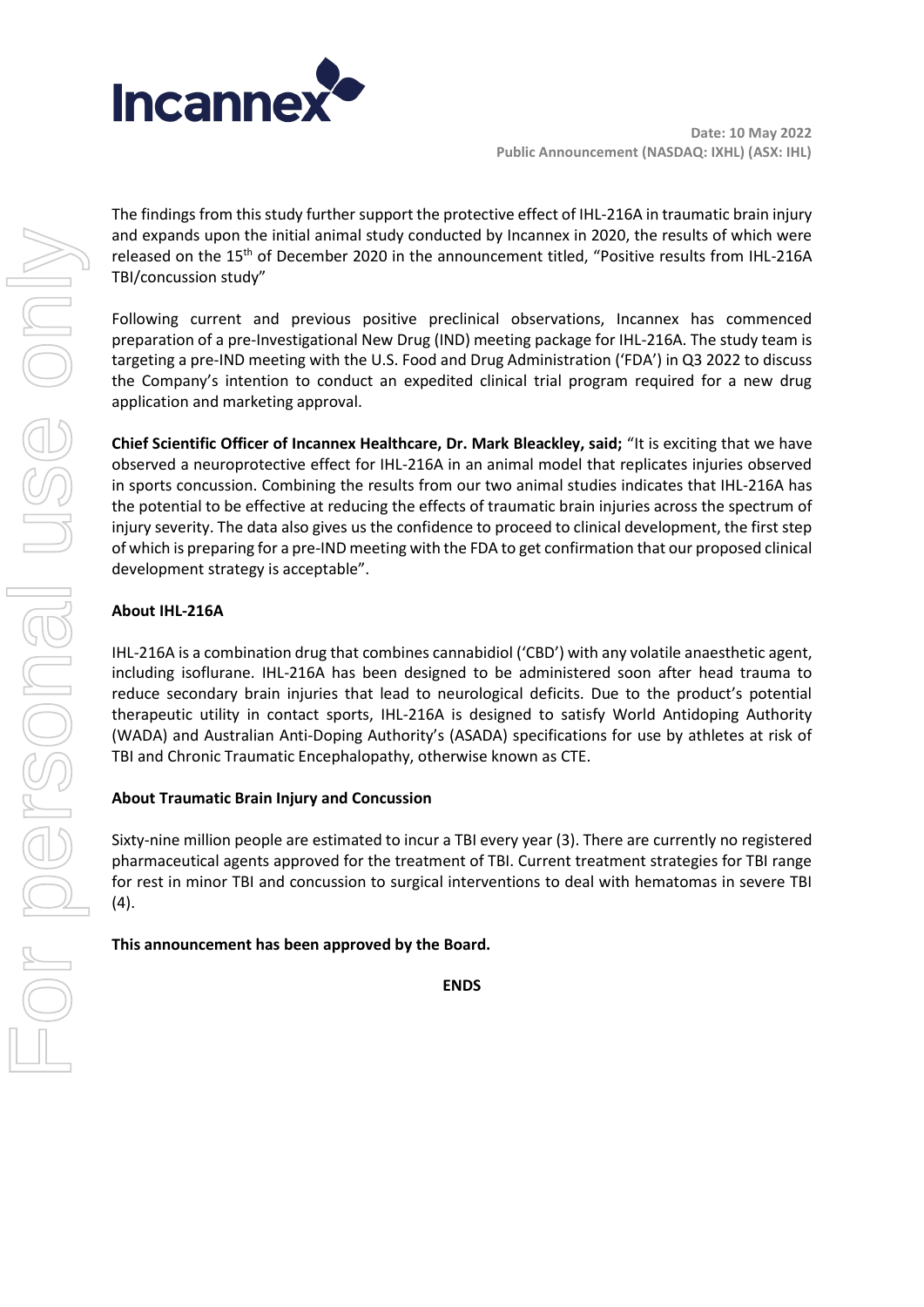

#### **About Incannex Healthcare Limited**

Incannex is a clinical stage pharmaceutical development company that is developing unique medicinal cannabis pharmaceutical products and psychedelic medicine therapies for the treatment of generalised anxiety disorder (GAD), obstructive sleep apnoea (OSA), traumatic brain injury (TBI)/concussion, lung inflammation (ARDS, COPD, asthma, bronchitis), rheumatoid arthritis and inflammatory bowel disease. U.S. FDA approval and registration, subject to ongoing clinical success, is being pursued for each drug and therapy under development. Each indication represents major global markets and currently have no, or limited, existing registered pharmacotherapy (drug) treatments available to the public. IHL has a strong patent filing strategy in place as it develops its products and therapies in conjunction with its medical and scientific advisory board and partners.

# **Website: [www.incannex.com.au](http://www.incannex.com.au/) Investors[: investors@incannex.com.au](mailto:investors@incannex.com.au)**

#### **Forward-looking statements**

This press release contains "forward-looking statements" within the meaning of the "safe harbor" provisions of the U.S. Private Securities Litigation Reform Act of 1995. These forward-looking statements are made as of the date they were first issued and were based on current expectations and estimates, as well as the beliefs and assumptions of management. The forward-looking statements included in this press release represent Incannex's views as of the date of this press release. Incannex anticipates that subsequent events and developments may cause its views to change. Incannex undertakes no intention or obligation to update or revise any forward-looking statements, whether as of a result of new information, future events or otherwise. These forwardlooking statements should not be relied upon as representing Incannex's views as of any date after the date of this press release.

#### **Contact Information**

**Incannex Healthcare Limited** Mr Joel Latham Managing Director and Chief Executive Officer +61 409 840 786 [joel@incannex.com.au](mailto:joel@impression.healthcare)

**US IR Contact** Rx Communications Group Michael Miller +1-917-633-6086 [mmiller@rxir.com](about:blank)